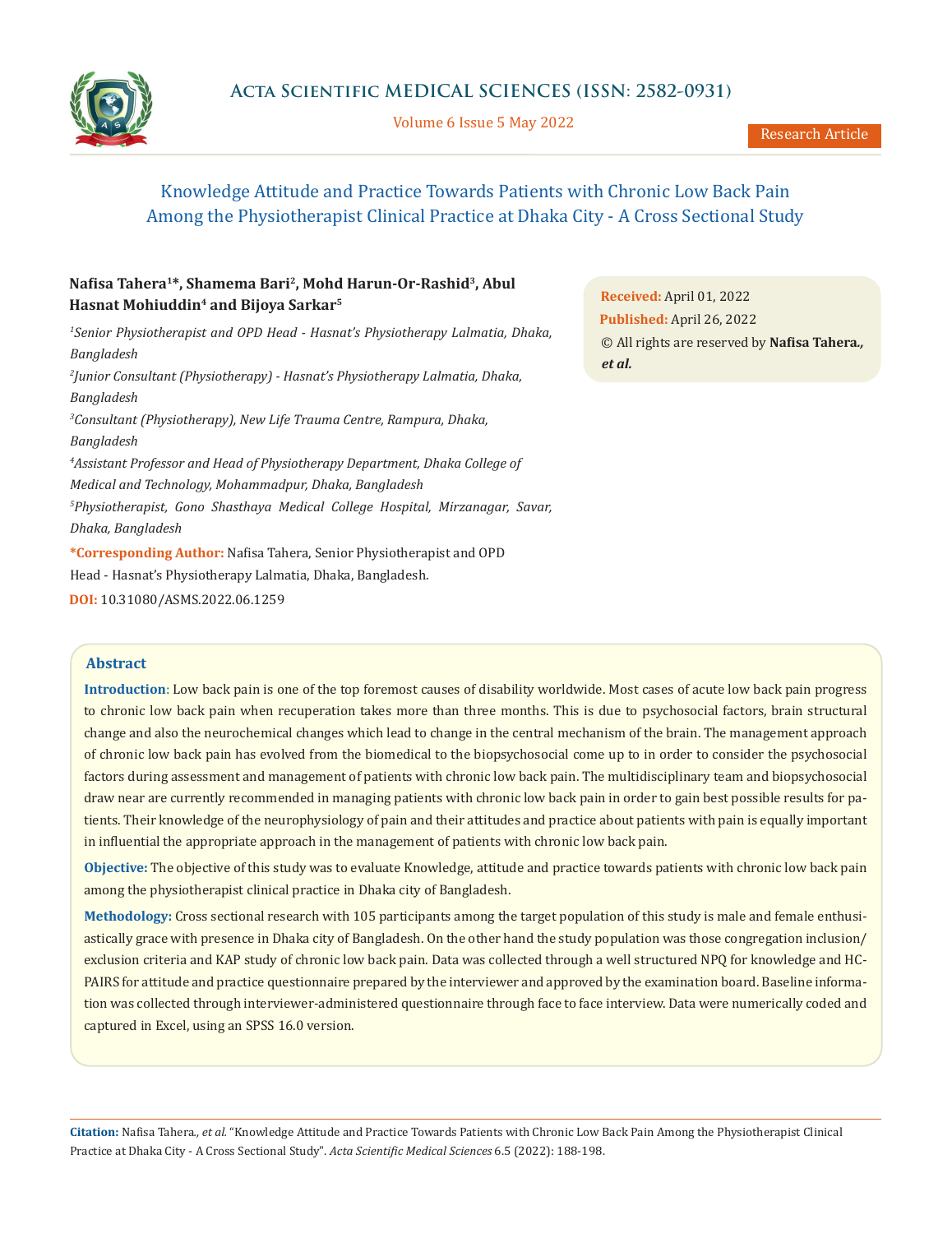189

**Results:** The study found that The youngest participants in this study were 25 years old and oldest participants were 50 years old. In this study, Gender showed that Gender showed that Male and female participant quotient was identical. Male  $95.2\%$  (n = 100) and Female 4.8% (n = 5). In this study Highest level of Education completed showed that HSC participants were highest rate that was 39% (n = 41). In this study income status of the participants showed that 10000-20000 BDT participants were highest rate that was 55.2% (n = 58). Have you ever been instructed or received information on low back pain and its contributing factors? This study showed that that yes participants were highest rate that was 59% ( $n = 62$ ) and no participants were 41% ( $n = 43$ ). Accepting your pain may facilitate recovery from low back pain this study showed that strongly agree participants were highest rate that was 48.6% (n = 51) and lowest disagree were 1% (n = 1). Flexion combined with compressive force to the lumbar spine, e.g. in lifting heavy objects poses the risk of developing low back pain This study showed that strongly agree participants.

**Conclusion:** This study highlighted that many patients with LBP in Dhaka city are not sufficiently knowledgeable about LBP and hold unconstructive attitudes and beliefs regarding their LBP. Even though no delineation was made between the knowledge, attitude and beliefs of patients living with chronic against repeated LBP, it can be accomplished that providing education to the patients regarding their LBP and especially pain neuroscience education may augment their knowledge regarding LBP. Therefore, LBP management approaches in Dhaka city should include education programmes aimed at sanction patients with knowledge regarding LBP, its contributing factors as well as changing their negative attitudes and beliefs about their pain. Patients' sympathetic of the cause and nature of their pain may augment the accomplishment of treatment goals. The biomedical and biopsychosocial treatment orientations of physiotherapists in Dhaka city were relatively low. The most recurrent treatment strategies used by physiotherapists for Non specific chronic low back pain were home exercises and patient education. However, some passive and traditional treatments which are not optional by clinical practice guidelines for the management of LBP persist to be used repeatedly by physiotherapists in Dhaka city in Bangladesh. This study has confirmed that physiotherapists' pain attitudes and beliefs are appreciably associated with treatment selection when managing individuals with NSCLBP. Further research through which to better understand and make possible the implementation of best evidence-based practice and clinical practice with the consideration of the biopsychosocial model in universities' curricula is a priority, particularly in countries in which the biopsychosocial model is rarely measured in the healthcare and education/university systems.

**Keywords:** Low Back Pain; Knowledge; Attitudes; Practice; Physiotherapist

## **Introduction**

Low back pain is one of the top foremost causes of disability worldwide [10]. The majority suitcases of discriminating low back pain evolution toward chronic low back pain whilst recuperation acquire supplementary three months. This is due to psychosocial factors, brain structural change and also the neurochemical changes which lead to change in the central mechanism of the brain  $[15]$ . The psychosocial factors include anxiety, stress, recovery expectation, summarization, depression and fear evasion behavior [13]. The executive come within reach of persistent low back pain has go forward commencement the biomedical to the biopsychosocial come up to in order to regard as the psychosocial aspects during appraisal and supervision of patients through chronic low back pain [9]. The multidisciplinary squad and biopsychosocial depict near are at this time suggested in supervision patients with chronic low back pain in categorize to expand greatest probable consequences intended for patients [12]. However, there is unfortunate completion of the biopsychosocial come up to by healthcare supplier due to the negative attitudes of health care providers, their associate of the neurophysiology tenderness, biomedical factors, and their patient acumen [3]. Attitudes and practice about invariable low back pain among health care contributor engage in recreation aim operative responsibility in the preference of come close to for the management of patients with continual low back pain [8]. Education of the neurophysiology of pain has been efficient in uneven the attitudes and practice of health care providers more absolutely as a result guarantee accomplishment in achievement of the biopsychosocial move toward [6]. Professional physiotherapists of Thera-

**Citation:** Nafisa Tahera*., et al.* "Knowledge Attitude and Practice Towards Patients with Chronic Low Back Pain Among the Physiotherapist Clinical Practice at Dhaka City - A Cross Sectional Study". *Acta Scientific Medical Sciences* 6.5 (2022): 188-198.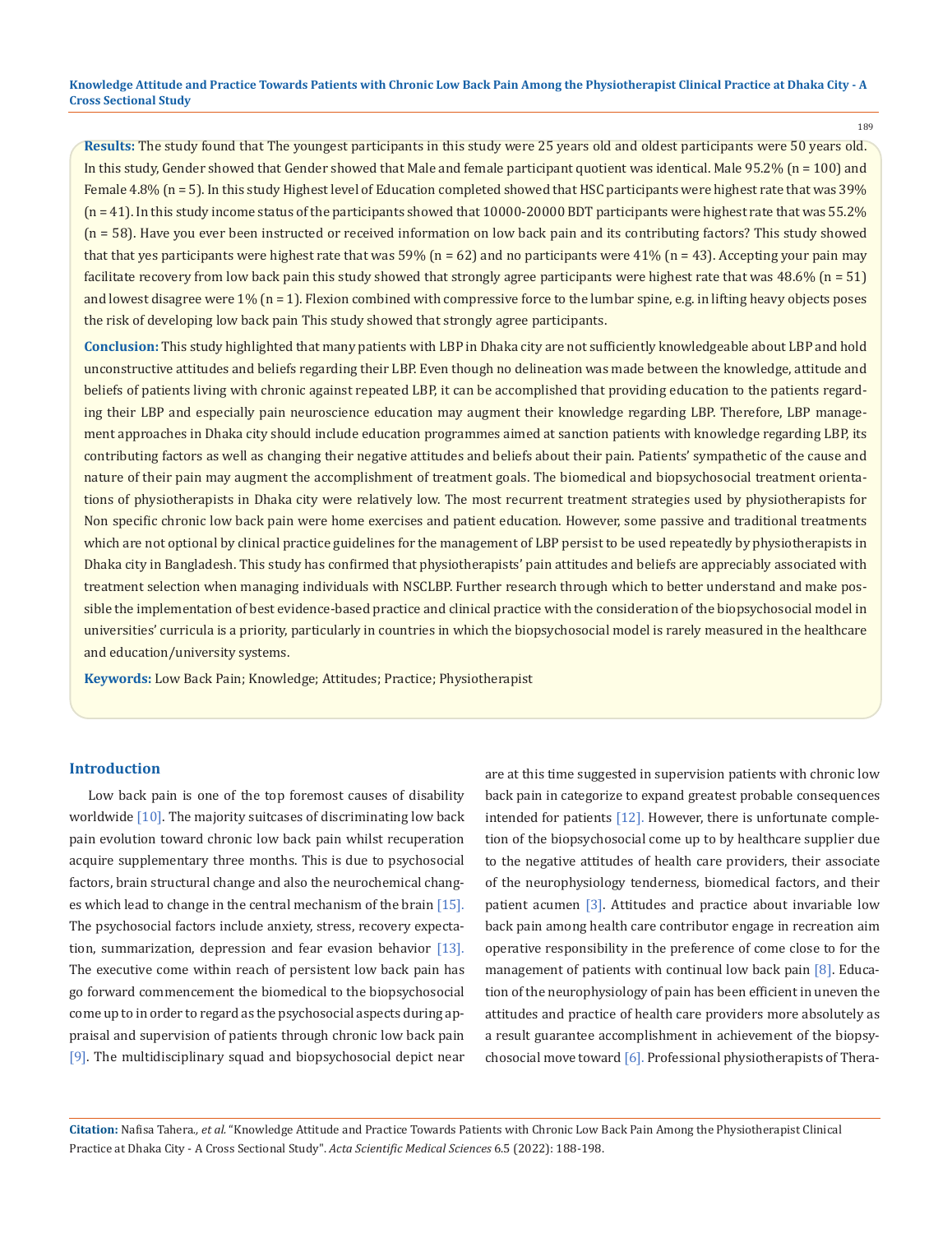peutic Sciences are uncovered to the clinical surroundings, where they are predictable to supervise patients with chronic low back pain. Their knowledge of the neurophysiology of pain and their attitudes and practice about patients with pain is evenly significant in influential the suitable approach in the management of patients with chronic low back pain.

Most population-based studies on the occurrence of LBP were conducted in the urbanized countries and little in sequence is available in developing countries, particularly in Bangladesh and Africa [1]. Moreover, minimal dissimilarity of prevalence of LBP between developed and developing world has been established, with a life time occurrence of 28% to 74% among Africans, which is most likely to increase in the next ten years  $[2]$ . South Africa alone has 63% of life width LBP incidence in general  $[4]$ . Thus, despite of geographical location, LBP has been indicating as one of the most important causes of disability in the general population [5]. LBP can affect anybody adults and adolescents, working and non-working populations, educated or non-educated groups [7].

In the UK, despite enhanced diagnostic procedures and superiority of care, LBP is regarded as a encumber on the health care system [16]. In Africa, LBP is a growing difficulty, accompany by strict financial consequences in African countries [16]. For illustration, in the year 2000, South Africa alone, spent a probable cost of about 20 million USD as compensation due to LBP cases [14] claims that about 80% of the South African work force suffers from various degrees of incapacity due to LBP at some point in their working life. In other African countries such as Rwanda and Uganda, LBP is also irritating health problem, imposing a severe economic saddle to the governments due to its high charge of supervision [11].

Knowing about these factors will contribute to the improvement of therapeutic strategies and, thereafter, a better treatment outcome. The existing literature has shown that factors such as the beliefs and attitudes of physiotherapists towards NSCLBP have an influence on clinical practice [17,18]. In addition, physiotherapists' clinical reasoning and treatment decision making are influenced by personal and working environment constraints [19]. Another important aspect is that the pain attitudes and beliefs of physiotherapists towards NSCLBP in Saudi Arabia (SA) have not been investigated previously. This is critical for physiotherapy practice since LBP is the most common condition of musculoskeletal pain in SA among construction workers, schoolteachers and healthcare professionals [20-22].

#### **Problem statement**

The health care providers` echelon of knowledge of neurophysiology of pain are reported to influence their attitudes and practice towards patients with chronic low back pain, which then affects their assessment and treatment approach to the patients. This level of knowledge is found to differ across Physiotherapy professions due to a number of factors i.e. curriculums and number of years of experience. In South Africa, the level of knowledge of pain was assessed among practicing physiotherapists only which was reported to be poor [5]. However, no research regarding this has been done among the physiotherapist in Dhaka City of Bangladesh. The Physiotherapist Practicing at Dhaka city in Bangladesh cooperates with patients with chronic low back pain during their clinical period. However, their level of knowledge, attitudes and practice towards patients with chronic low back pain, and how these are associated with each other are mysterious.

#### **Significance of research**

Physiotherapist who practicing at Dhaka city are exposed to clinical work, which involves assessing and managing patients with chronic low back pain. The Physiotherapist's attitudes and Practice are critical in the choice of approach to be used in managing such patients. Therefore, it is vital to appreciate the Physiotherapists' level of knowledge and attitudes and practice towards patients with chronic low back pain in order to inform if there is a latent require for an intrusion.

## **Materials and Methods Study objectives**

## **General objective**

The objective of this study was to appraise Knowledge, attitude and practice towards patients with chronic low back pain surrounded by the physiotherapist clinical practice in Dhaka city of Bangladesh.

#### **Specific objectives**

- To find out the demographic uniqueness of physiotherapist's in Dhaka city.
- To find out the level of knowledge of neurophysiology of pain among physiotherapist's in Dhaka city.

**Citation:** Nafisa Tahera*., et al.* "Knowledge Attitude and Practice Towards Patients with Chronic Low Back Pain Among the Physiotherapist Clinical Practice at Dhaka City - A Cross Sectional Study". *Acta Scientific Medical Sciences* 6.5 (2022): 188-198.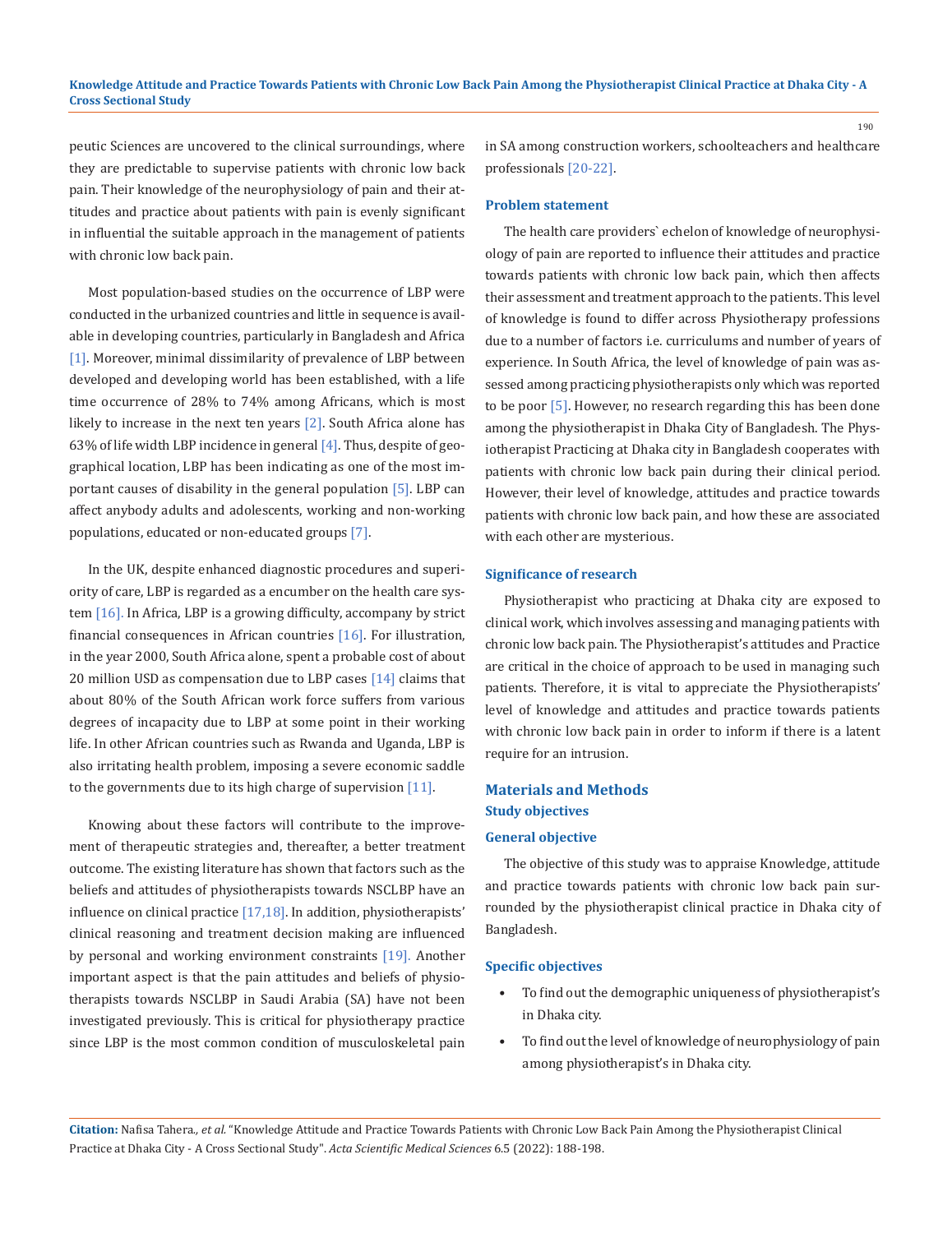- To determine the attitudes and practice towards patients with chronic low back pain among the physiotherapist's in Dhaka city.
- To determine the correspondence between knowledge of pain and attitude and practice of physiotherapist's towards patients with chronic low back pain and their relationship with demographic details.

#### **Study design**

This study was demeanor use cross sectional study under a quantitative study design. Cross sectional study design were desire to meet the study aim as an effective way to collect data.

#### **Study period**

It was started with etiquette development and completed with concluding report submission of this study epoch was from July 2011 to December 2011.

#### **Place of the study**

The setting for this study was demeanor at physiotherapist's practicing in Dhaka corporation area for the study.

#### **Study population**

The study population was age 25 to 50 years living in Dhaka City areas in Bangladesh.

#### **Sample size**

P = Prevalence of Physiotherapist's knowledge, attitude and practice of chronic LBP (total (percentage) of the total population)

```
p = 20.5\% (Population census-2006)
```

```
q = 1-p
```
 $q = 1 - 20.5$ 

```
= 0.80
```
d = Acceptable margin of error (.05)

Actual sample size was

```
(n) = Z^2 pq/d<sup>2</sup>
```

```
=(1.96)^2 \times 0.5 \times 0.5 / (0.05)^2
```
 $= 3.84 \times 0.25 / 0.0025$ 

$$
= 384
$$

But as the study carry out as a part of academic research project and there were some restraint, so that 105 were taken as the sample of this study from physiotherapists at Dhaka corporation area for the study.

## **Sampling technique**

Samples were selected used convenience sampling method.

## **Data collection and management**

Data was composed during a well controlled NPQ for knowledge and HC-PAIRS for attitude and practice questionnaire equipped by the interviewer and accepted by the examination board. Baseline in sequence was serene through interviewer-administered questionnaire through face to face interrogate.

#### **Data collection procedure**

During data compilation, the researcher engagement the participants' office at a convenient time (assurance not to obstruct with their studies), to explain the rationale of the research and to tempt them to take part in the study. Three self-administered questionnaires were given to the participants to entire in hard copy. The first questionnaire was incarcerate demographic details; the second questionnaire was NPQ, which measured the level of knowledge of the neurophysiology of pain; and the third questionnaire was the HC-PAIRS, which deliberate the attitudes and practice towards patients with chronic low back pain. The participants were invited to drop the completed questionnaires in a sealed box. The data collection was completed within a three months epoch.

#### **Conduction of the study, quality control and monitoring**

The data was collected from chosen areas by me. The collected data was checked and verified by the investigator at the end of the work every day. Any imprecision and variation was corrected in the next working day.

### **Data presentation**

Data was presented by tables, Bar chart and Pi chart**.**

#### **Selection criteria**

Inclusion criteria

- Physiotherapists' were include age 25-50 living in Dhaka city.
- Willing to participate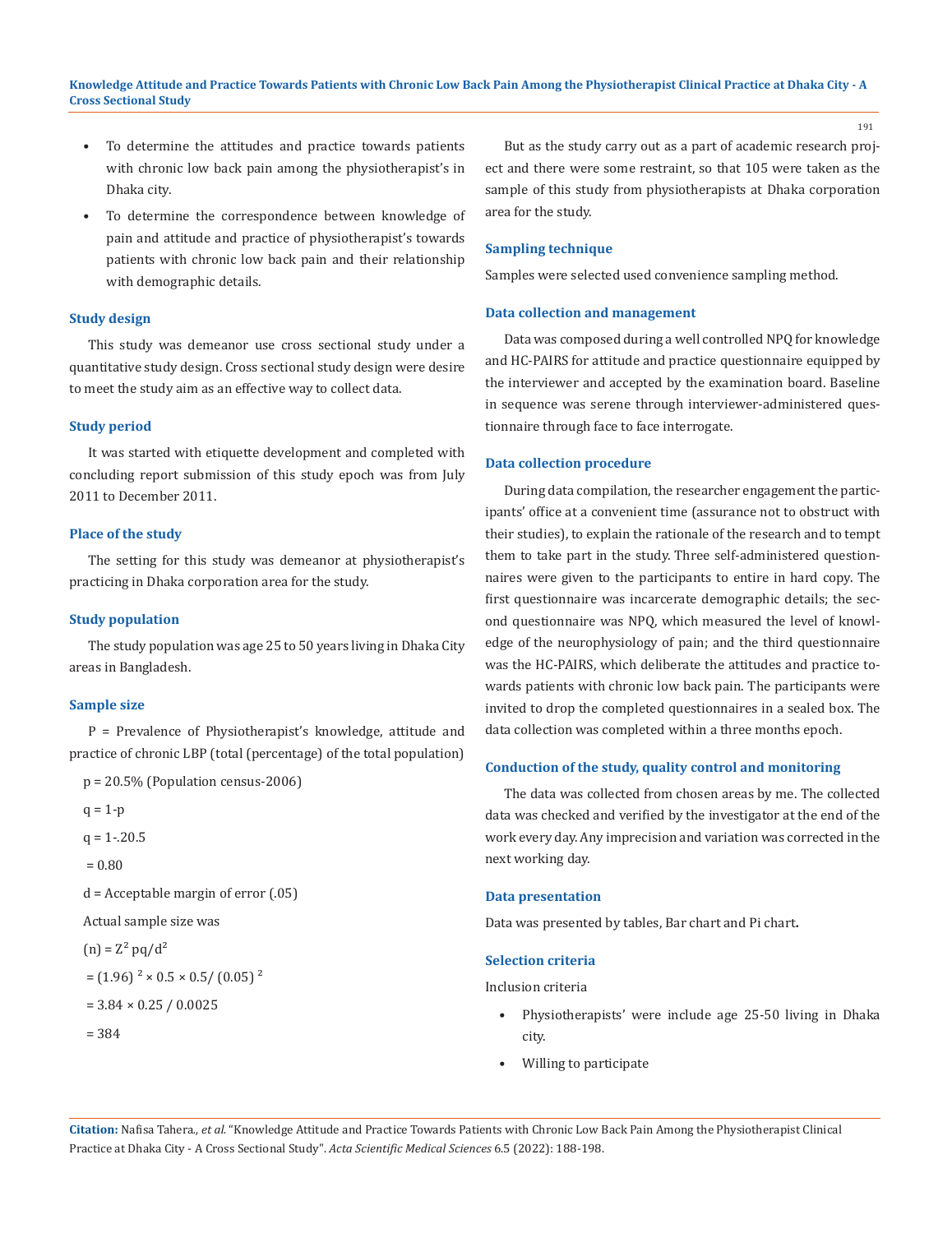#### 192

Exclusion criteria

• None.

#### **Data processing**

Data processing involves

- Categorization of the data
- Coding
- Summarizing the data
- Categorizing to detect the errors and to maintain consistency and validity

#### **Data analysis**

Data were scrutinized Statistical Package for the Social Science (SPSS) version 16.0. Microsoft office Excel 2010 was used to adorn the bar graph and pie charts. The results of this study were consisted of quantitative data. By this study a lot of in sequence was composed.

## **Ethics and other permissions**

Ethical concerned (including plagiarism, data fabrication, double publication) have been completely pragmatic by the authors.

### **Limitations of the study**

This study used HC-PAIRS questionnaire to appraise the echelon of attitudes and practice towards patients with chronic low back pain. Its validity and reliability have been ingrained among health professionals, but not established among physiotherapists. This questionnaire does not have a definition of the authentic scores that signify unconstructive or positive attitudes towards patients with chronic low back pain. Therefore, in this study, the elucidation of attitudes was made based on the accessible evidence. Additionally, being a cross-sectional study, the elucidation of results was scarce in terms of association between variables. There may be other demographic details that were not captured in the demographic questionnaire, which could manipulate the level of knowledge; attitudes and practice towards patients with chronic low back pain i.e. qualities type and socioeconomic status of the physiotherapists.

## **Results**

**Age of the participants Distribution of respondents by their age (n = 105)**

| Age   | <b>Frequency</b> | (Percentage) % |
|-------|------------------|----------------|
| 25    | 44               | 41.9           |
| 28    | 21               | 20.0           |
| 32    | 18               | 17.1           |
| 40    | 12               | 11.4           |
| 50    | 10               | 9.5            |
| Total | 105              | 100.0          |

Among 105 respondents, highest proportion 41.9% (n = 44) of respondent's age was between 25 years and lowest proportion

**Table 1:** Age of participant.

9.5% (n = 10) of respondents, age was between 50 years (Table 1).

#### **Gender of the participants (n = 105)**

This figure showed that Male and female participant amount



**Figure 1:** Gender of the participants.

was identical. Male 95.2% (n = 100) and Female 4.8% (n = 5) (Figure 1).

#### **Education completed of the participant (n = 105)**

This figure showed that HSC participants were highest rate that was 39% (n = 41). SSC participant were second highest rate that was  $30.5\%$  (n = 32) and graduate Participants were  $26.7\%$  (n = 28) and masters were  $3.8\%$  (n = 4) (Figure 2).

#### **Distribution of respondents income status (n = 105)**

**Citation:** Nafisa Tahera*., et al.* "Knowledge Attitude and Practice Towards Patients with Chronic Low Back Pain Among the Physiotherapist Clinical Practice at Dhaka City - A Cross Sectional Study". *Acta Scientific Medical Sciences* 6.5 (2022): 188-198.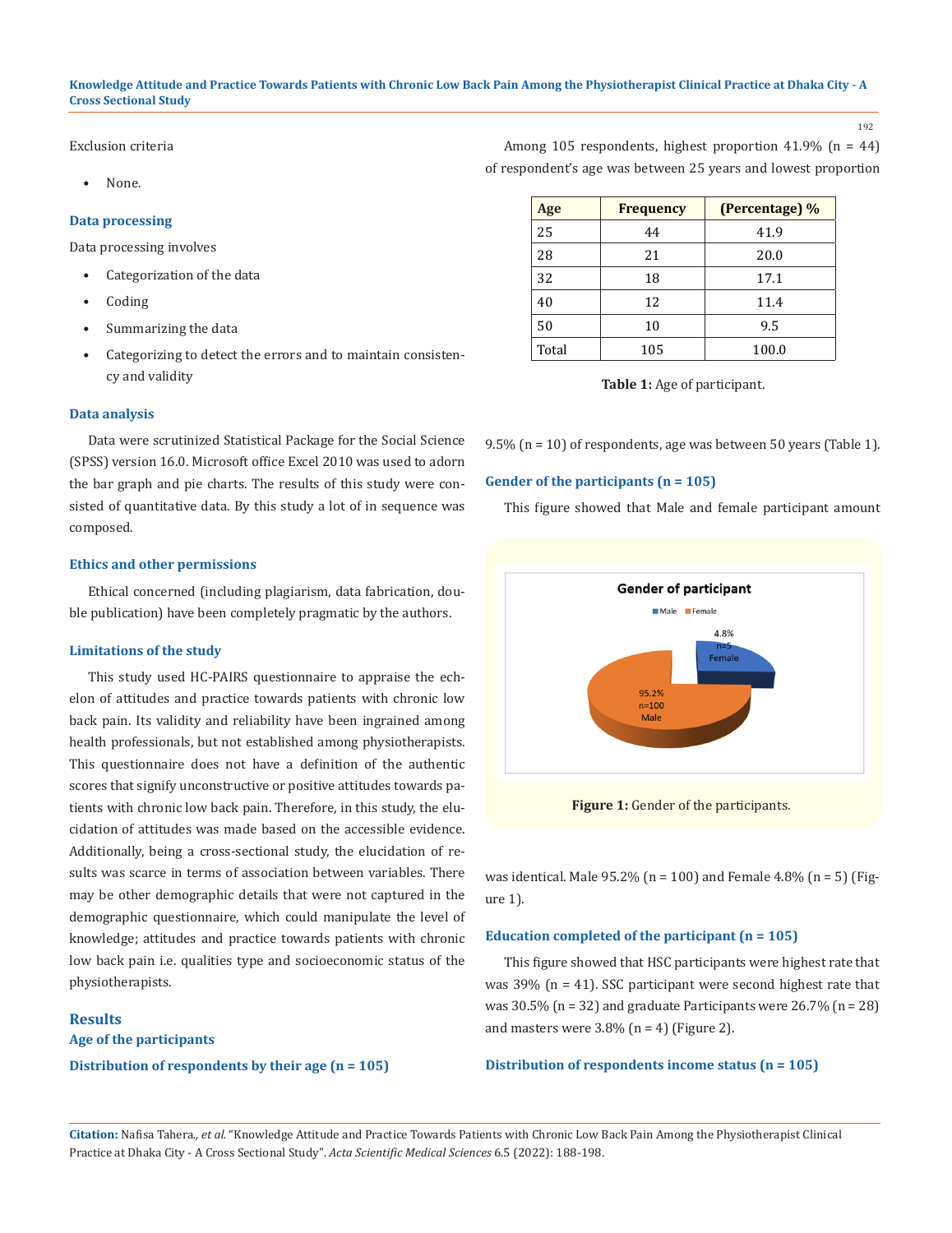

**Figure 2:** Education completed of the participants.

This table showed that 10000-20000 BDT participants were highest rate that was  $55.2\%$  (n = 58). Low participants between

| Income          | <b>Frequency</b> | (Percentage)<br>$\frac{0}{0}$ |
|-----------------|------------------|-------------------------------|
| 10000-20000 BDT | 58               | 55.2                          |
| 21000-30000 BDT | 27               | 25.7                          |
| 31000-40000 BDT | 16               | 15.2                          |
| 41000-50000 BDT | 4                | 3.8                           |
| Total           | 105              | 100.0                         |

**Table 2:** Distribution of Respondent's income status.

41000 BDT to 50000 BDT were rate that was  $3.8\%$  (n = 4) (Table 2).

### **Distribution of respondents occupations (n = 105)**

This figure showed that house wife participants were highest





rate that was 59.6% ( $n = 62$ ). Service participants were second highest rate that was  $37.1\%$  (n = 39) and business participants were  $3.8\%$  (n = 4) (Figure 3).

**Have you ever been instructed or received information on low back pain and its contributing factors? (n = 105)**



**Figure 4:** Have you ever been instructed or received information on low back pain and its contributing factors?.

This figure showed that showed that yes participants were highest rate that was 59% ( $n = 62$ ) and no participants were 41% ( $n =$ 43) (Figure 4).

## **Where did you receive the information? (n = 105)**

This table showed that at school participants were highest rate

|                          | <b>Frequency</b> | (Percentage) % |
|--------------------------|------------------|----------------|
| At school                | 36               | 34.3           |
| From the doctor          | 33               | 31.4           |
| From the Physiotherapist | 22               | 21.0           |
| From the Internet        | 14               | 13.3           |
| Total                    | 105              | 100.0          |

**Table 3:** Where did you receive the information?.

that was  $34.3\%$  (n = 36) and from the doctor participants were second highest rate that was  $31.4\%$  (n = 33) and from the physiotherapist were  $21\%$  (n = 22) with from the internet participants were 13.3% (n = 14) (Table 3).

## **When part of your body is injured, special pain receptors con-**

**Citation:** Nafisa Tahera*., et al.* "Knowledge Attitude and Practice Towards Patients with Chronic Low Back Pain Among the Physiotherapist Clinical Practice at Dhaka City - A Cross Sectional Study". *Acta Scientific Medical Sciences* 6.5 (2022): 188-198.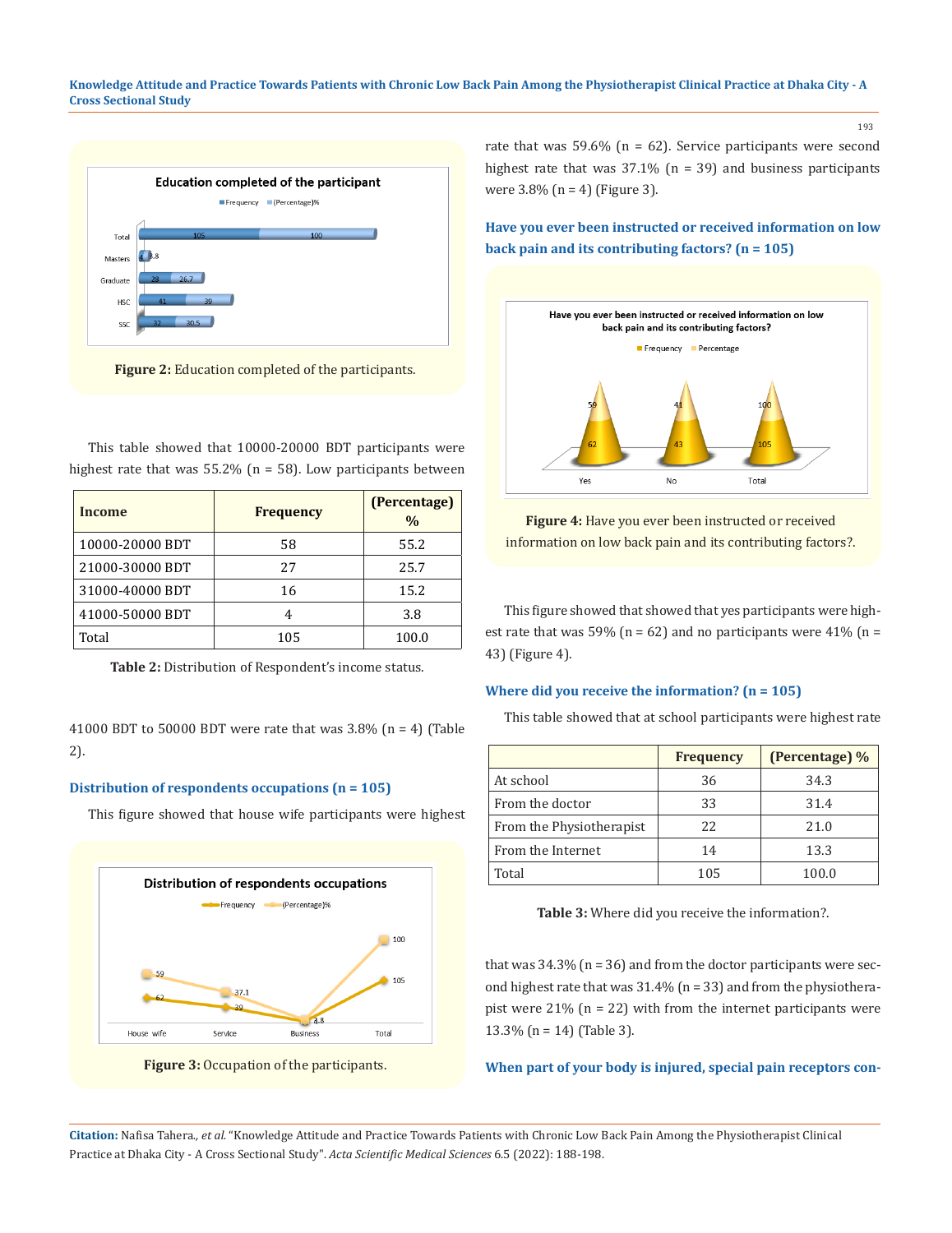

**Figure 5:** When part of your body is injured, special pain receptors convey the pain message to your brain.

## **vey the pain message to your brain (n = 105)**

This figure showed that false participants were highest rate that was  $59\%$  (n = 62). True participants were second highest rate that was  $37.1\%$  (n = 39) and undecided participants were  $3.8\%$  (n = 4) (Figure 5).



**Figure 6:** It is possible to have pain and not know about it.

#### **It is possible to have pain and not know about it (n = 105)**

This figure showed that true participants were highest rate that was 59% (n = 62). False participants were second highest rate that was  $37.1\%$  (n = 39) and undecided participants were  $3.8\%$  (n = 4) (Figure 6).

|                               | <b>Frequency</b> | <b>Percentage</b> |
|-------------------------------|------------------|-------------------|
| Strongly agree                | 51               | 48.6              |
| Agree                         | 47               | 44.8              |
| Neither agree nor<br>disagree | 6                | 5.7               |
| Disagree                      |                  | 1.0               |
| Total                         | 105              | 100.0             |

**Table 4:** Accepting your pain may facilitate recovery from low back pain.

## **Accepting your pain may facilitate recovery from low back pain (n = 105)**

This table showed that strongly agree participants were highest rate that was  $48.6\%$  (n = 51) and lowest disagree were 1% (n = 1) (Table 4).

|                               | <b>Frequency</b> | Percentage |
|-------------------------------|------------------|------------|
| Strongly agree                | 47               | 44.8       |
| Agree                         | 5.7<br>6         |            |
| Neither agree nor<br>disagree | 51               | 48.6       |
| Disagree                      |                  | 1.0        |
| Total                         | 105              | 100.0      |

**Table 5:** Because of your low back pain, you should abandon your life duties, and should not do any physical activities as you may cause more damage.

## **Because of your low back pain, you should abandon your life duties, and should not do any physical activities as you may cause more damage (n = 105)**

This table showed that neither agree nor disagree participants were highest rate that was  $48.6\%$  (n = 51) and lowest disagree were  $1\%$  (n = 1) (Table 5).

## **Repetitive heavy lifting causes/worsens low back pain (n = 105)**

This table showed that don't know participants were highest rate that was 48.6% ( $n = 51$ ) and lowest disagree were 1% ( $n = 1$ ) (Table 6).

**Citation:** Nafisa Tahera*., et al.* "Knowledge Attitude and Practice Towards Patients with Chronic Low Back Pain Among the Physiotherapist Clinical Practice at Dhaka City - A Cross Sectional Study". *Acta Scientific Medical Sciences* 6.5 (2022): 188-198.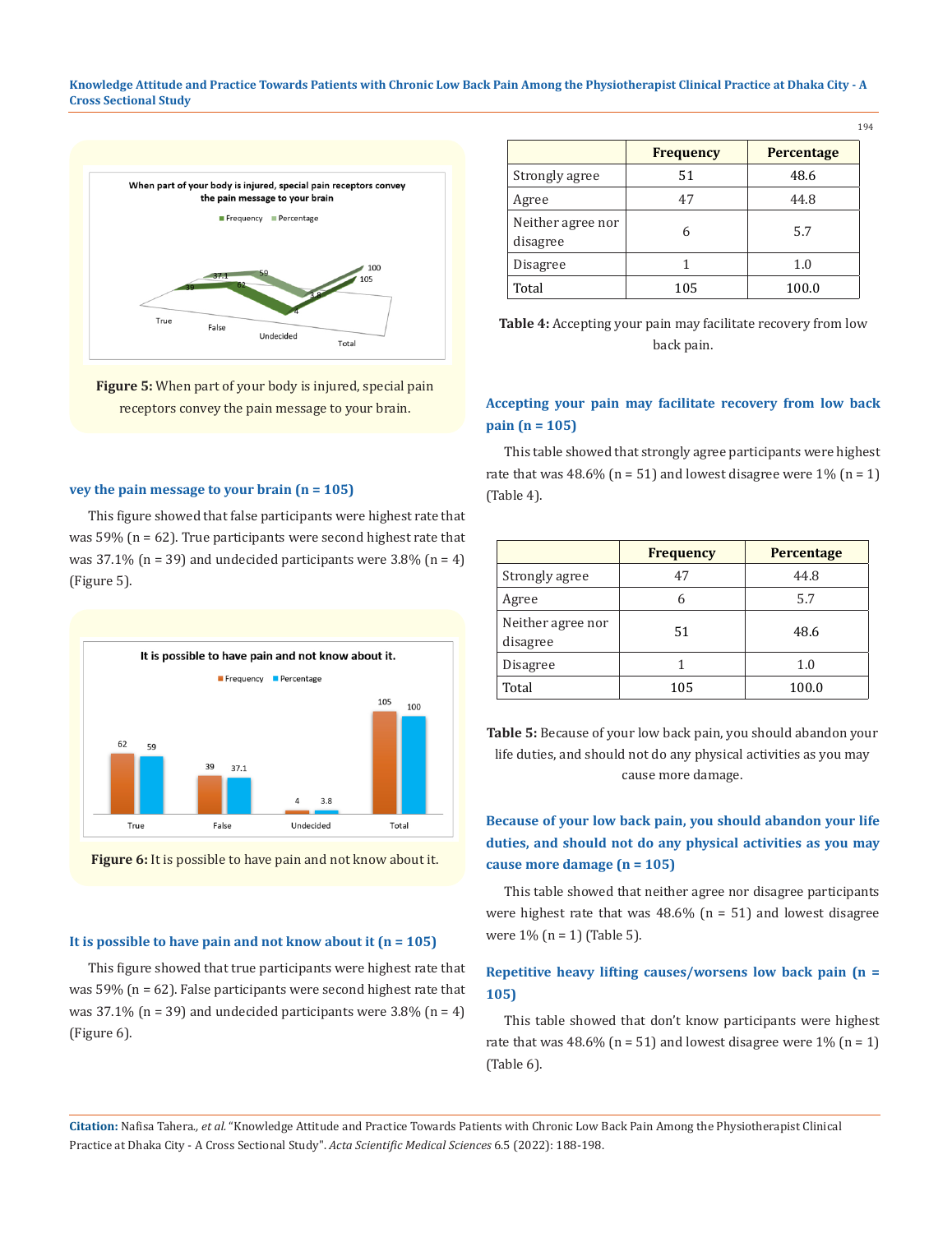|                | <b>Frequency</b> | <b>Percentage</b> |
|----------------|------------------|-------------------|
| Strongly agree | 47               | 44.8              |
| Agree          |                  | 5.7               |
| Don't know     | 51               | 48.6              |
| Disagree       |                  | 1.0               |
| Total          | 105              | 100.0             |

**Table 6:** Repetitive heavy lifting causes/worsens low back pain.

|                | <b>Frequency</b> | <b>Percentage</b> |  |
|----------------|------------------|-------------------|--|
| Strongly agree | 51               | 48.6              |  |
| Agree          |                  | 5.7               |  |
| Don't know     |                  | 1.0               |  |
| Disagree       | 47               | 44.8              |  |
| Total          | 105              | 100.0             |  |

**Table 7:** Flexion combined with compressive force to the lumbar spine, e.g. in lifting heavy objects poses the risk of developing low back pain.

## **Flexion combined with compressive force to the lumbar spine, e.g. in lifting heavy objects poses the risk of developing low back pain (n = 105)**

This table showed that strongly agree participants were highest rate that was  $48.6\%$  (n = 51) and lowest don't know were  $1\%$  (n = 1) (Table 7).

## **Relationship between knowledge and practice among participants**

As it is stated prior, the study institute that 105 participants had

| <b>Knowledge Variable</b><br><b>Attitudes /practice</b> | $PK** (%)$ | $CK***$<br>(%) | <b>Chi-square test</b><br>$(p = value)$ |
|---------------------------------------------------------|------------|----------------|-----------------------------------------|
| Positive practice                                       | 97.1       | 91.2           |                                         |
| Negative practice                                       | 2.9        | 8.8            | $\chi^2$ = 4.33, df (1), p<br>$= 0.04$  |
| Totals                                                  | 100        | 100            |                                         |

**Table a**

\*Significant at level of 5% \*\*Partially Knowledgeable

\*\*\*Completely Knowledgeable

df = Degree of freedom.

knowledge in at least one of the six questions which was aiming to categorize the general knowledge of the participants on the course and causes of LBP in general. Consequently, the attempt was made to discover if the knowledge of the participants had any association with their attitudes and practice on their LBP. The Chi-square test explained a momentous relationship between knowledge of the participants and their attitudes and beliefs on LBP ( $p = 0.04$ ).

#### **Association between knowledge and selected variables**

The cross tabulation was implement to find out if there was any associations between the knowledge of the participants and the selected variables. The variables included gender, age levels of the participants.

| <b>Characteristic</b>  | Completely<br>knowledgeable knowledgeable | <b>Partially</b> | Chi-square<br>statistic<br>( <i>p</i> -value) |
|------------------------|-------------------------------------------|------------------|-----------------------------------------------|
| Gender $(n = 105)$     | (%)                                       | (% )             |                                               |
| Male                   | 4.8                                       | 93.8             | $\chi^2(1^*)$ =<br>$1.44$ , $p =$<br>0.23     |
| Female                 | 95.2                                      | 89               |                                               |
| Education<br>completed |                                           |                  |                                               |
| SSC                    | 6.1                                       | 30.5             |                                               |
| <b>HSC</b>             | 9.2                                       | 39.0             | $\chi$ 2 (3*) =<br>$1.27$ , $p =$<br>0.74     |
| Graduate               | 11.8                                      | 26.7             |                                               |
| Masters                | 14.3                                      | 3.8              |                                               |

**Table 8:** Association between knowledge and selected variables.

## p = p-value, at 5% level of significance

\*degrees of freedom

No noteworthy associations were found between the knowledge of the participants and the selected variables. Chi- square tests did not expose any momentous association between source of the information and the knowledge ( $p = 0.07$ ). There were also no significant associations between knowledge of the participants and other variables such as gender ( $p = 0.23$ ), age ( $p = 0.83$ ) (see Table: 8 below).

**Citation:** Nafisa Tahera*., et al.* "Knowledge Attitude and Practice Towards Patients with Chronic Low Back Pain Among the Physiotherapist Clinical Practice at Dhaka City - A Cross Sectional Study". *Acta Scientific Medical Sciences* 6.5 (2022): 188-198.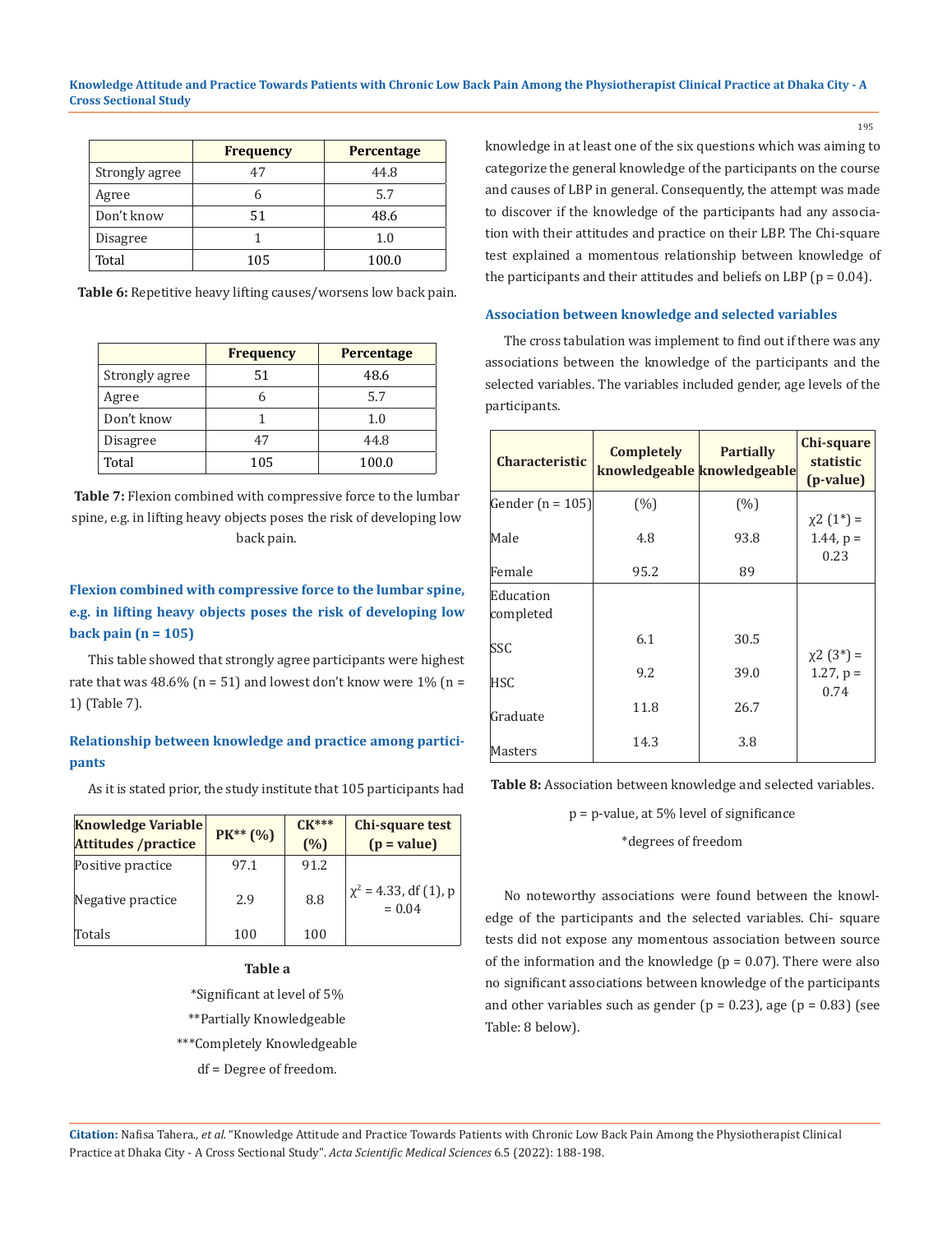#### **Discussion**

The endeavor of this study were to the intention of this study was to appraise Knowledge, attitude and practice towards patients with chronic low back pain among the physiotherapist clinical practice in Dhaka city of Bangladesh. Though the study populations were those convention inclusion/exclusion criteria and KAP study at chronic low back pain among the physiotherapist clinical practice in Dhaka city of Bangladesh. Total number of embellishment was one hundred five for quantitative study with aged (25-50) years living in Dhaka city were selected for this study was careful as research population. The study found that most of the participants were above 25 years. The youngest contestants in this study were 25 years and oldest participants were 50 years. McGrath CMF. Et. Al., (2008) performed a cross-sectional study for these purpose 78 patients (mean age  $57.8 \pm 11.9$  years, 55 women and 23 men) were randomly selected for inclusion in the study. Another result has been reported by Siti Noor khairina S., Sakinah H. (2014) who concluded that the mean age was ±62.1 and their age range was 30-50 years. So above two studies, mean age was not similar to this study. In this study, Gender demonstrated that Male and female participant proportion was indistinguishable. Male  $95.2\%$  (n = 100) and Female 4.8% (n = 5) and Majority of the participants were males n = 100 (95.2%). Many studies done on LBP patients show that females dominate in terms of enrolment at the study (Duke., *et al*. 2013; Ferreira., *et al*. 2004; Kennedy., *et al*. 2014; Ryan., *et al*. 2010). The studies have found that gender gap could be influenced by both cognitive and non-cognitive factors. In this study Highest level of Education completed showed that HSC participants were highest rate that was 39% (n = 41). SSC participant were rate that was 30.5% (n = 32). Another result has been Videman., *et al*. (2005), graduate participants had a low back pain prevalence increase from 34% to 82%. However, this is contrary to what was found among other HSC participants who were followed for a period of 20 months (Klaber Moffett., *et al*. 1993). In this study income categories of the contestants illustrated that 10000-20000 BDT participants were uppermost rate that was  $55.2\%$  (n = 58). Bushnell CD and Goldstain LB, 2010 showed his research maximum income level were higher participants was highest ratio. So this study was some prophecy regarding economic significance of those continents wise. In this study occupation status of the participants showed that house wife were highest rate that was 59.6%  $(n = 62)$ .

In this study, the physiotherapists got an overall NPQ-mean score of 6.0(SD 1.9) out of 12, which indicate an average knowledge of the neurophysiology of pain. Have you ever been teach or conventional in sequence on low back pain and its causal aspects? This study showed that that yes contestants were uppermost rate that was 59% ( $n = 62$ ) and no accomplices were 41% ( $n = 43$ ). Where did you receive the information? This study showed that at school participants were highest rate that was 34.3% (n = 36). Adillón., *et al*. 2015 of his study showed school participants were highest ratio. So this two study were similar. When part of your body is injured, special pain receptors convey the pain message to your brain this study showed that false participants were highest rate that was 59% ( $n = 62$ ). True participants were second highest rate that was  $37.1\%$  (n = 39) and undecided participants were  $3.8\%$  (n = 4). Ryan., *et al*. (2010) of his study showed true participants were 89%. It is possible to have pain and not know about it this study showed that true participants were highest rate that was 59% (n = 62). False participants were second highest rate that was 37.1% (n = 39) and undecided participants were 3.8% (n = 4). Watt-Watson., *et al*. 2004 of her study showed were false highest ratio. Accepting your pain may smooth the progress of recuperation from low back pain this study showed that strongly agree contestants were uppermost rate that was 48.6% (n = 51) and lowest disagree were 1% (n = 1). Alshami and Albahrani, 2015 showed her study agree were highest ratio. Because of your low back pain, you should abandon your life duties, and should not do any physical activities as you may cause more damage This study showed that neither agree nor disagree participants were highest rate that was  $48.6\%$  (n = 51) and lowest disagree were 1% (n = 1). Briggs., *et al*. 2013 showed of study strappingly agree were highest ratio. Repetitive heavy lifting causes/worsens low back pain This study showed that don't know participants were highest rate that was  $48.6\%$  (n = 51) and lowest disagree were 1% (n = 1). Morris., *et al*. 2012; study showed were agree participants highest ratio. Flexion mutual with compressive compel to the lumbar spine, e.g. in lifting heavy objects poses the risk of developing low back pain This study showed that strongly agree participants were highest rate that was 48.6% (n = 51) and lowest don't know were 1% (n = 1). Briggs., *et al*. 2013 showed off his study don't know highest ratio. Relationship between knowledge and practice among participants the attempt was made to explore if the knowledge of the participants had any association with their attitudes and practice on their LBP. The Chisquare test showed a significant relationship between knowledge

196

**Citation:** Nafisa Tahera*., et al.* "Knowledge Attitude and Practice Towards Patients with Chronic Low Back Pain Among the Physiotherapist Clinical Practice at Dhaka City - A Cross Sectional Study". *Acta Scientific Medical Sciences* 6.5 (2022): 188-198.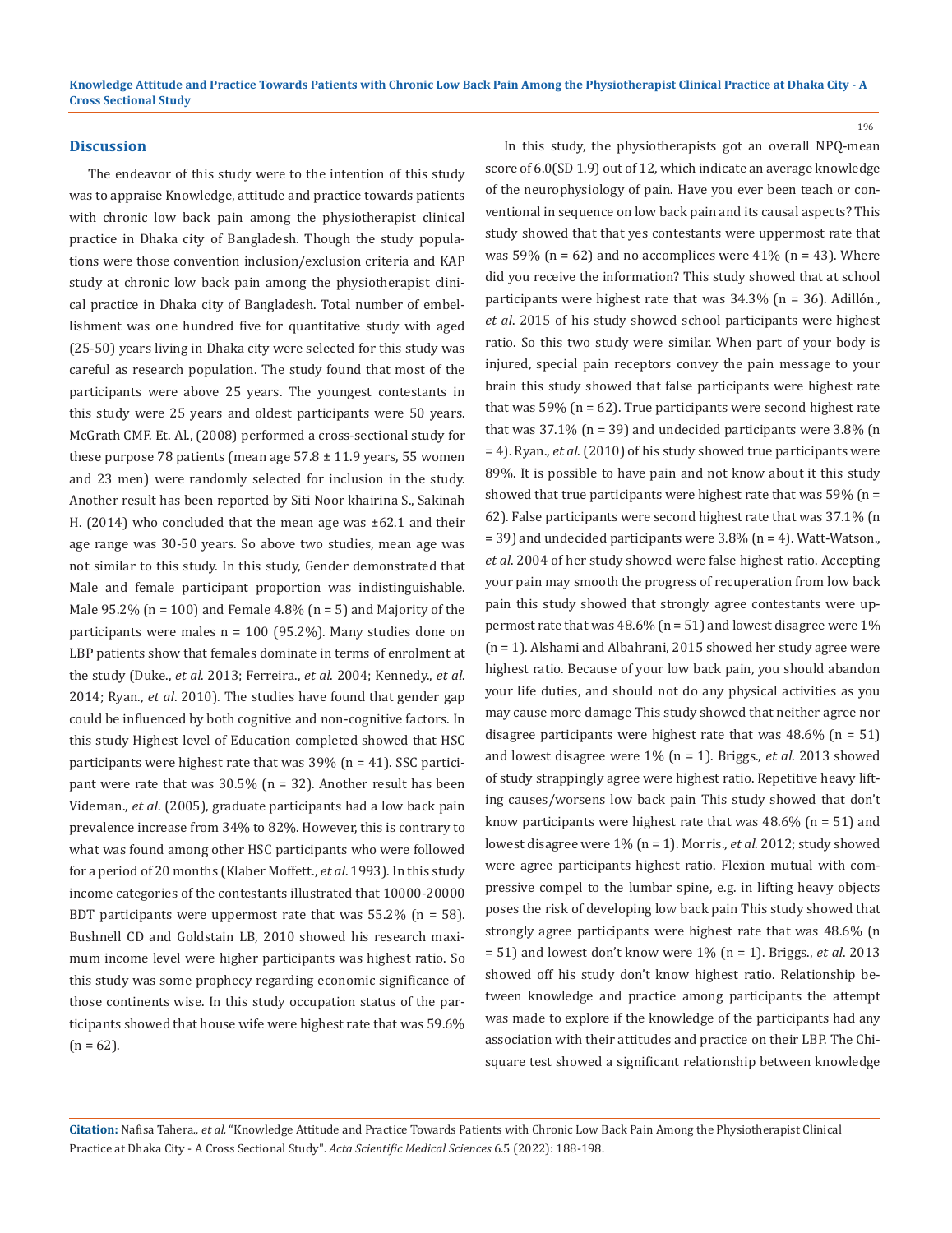of the participants and their attitudes and beliefs on LBP ( $p = 0.04$ ). Association between knowledge and selected variables the cross tabulation was performed to find out if there was any associations between the knowledge of the participants and the selected variables. The variables included gender, age levels of the participants. No significant associations were found between the knowledge of the participants and the selected variables. Chi- square tests did not reveal any significant association between source of the information and the knowledge  $(p = 0.07)$ . There was also no significant associations between knowledge of the participants and other variables such as gender ( $p = 0.23$ ), age ( $p = 0.83$ ).

#### **Conclusion**

This study tinted that many patients with LBP in Dhaka city are not sufficiently knowledgeable about LBP and hold negative attitudes and beliefs regarding their LBP. Even though no delineation was made between the knowledge, attitude and beliefs of patients living with chronic against repeated LBP, it can be accomplished that as long as education to the patients regarding their LBP and especially pain neuroscience education may enhance their knowledge regarding LBP. Therefore, LBP management approaches in Dhaka city should include education programmes aimed at sanction patients with knowledge regarding LBP, its contributing factors as well as changing their negative attitudes and beliefs about their pain. Patients' sympathetic of the cause and nature of their pain may augment the attainment of treatment goals.

The biomedical and biopsychosocial treatment orientations of physiotherapists in Dhaka city were relatively low. The most frequent treatment approaches used by physiotherapists for Non specific chronic low back pain were home exercises and patient education. However, some passive and traditional treatments which are not recommended by clinical practice guidelines for the management of LBP continue to be used frequently by physiotherapists in Dhaka city in Bangladesh. This study has confirmed that physiotherapists' pain attitudes and beliefs are significantly associated with treatment selection when managing individuals with NSCLBP. Further research through which to better understand and facilitate the implementation of best evidence-based practice and clinical practice with the deliberation of the biopsychosocial model in universities' curricula is precedence, particularly in countries in which the biopsychosocial representation is rarely considered in the healthcare and education/university systems.

#### **Acknowledgements**

The authors are so enthusiastic to all contribute health care professionals for their expensive time and kind help.

#### **Funding Support**

This article had academic research paper. There is no financial sustain.

#### **Conflict of Interest**

None.

#### **Author's Contributions**

Both authors made considerable contribution to the conception, design, analysis and elucidation of data.

## **Bibliography**

- 1. Adillón Cristina., *et al*[. "Comparison of pain neurophysiology](https://www.ncbi.nlm.nih.gov/pmc/articles/PMC4619188/)  [knowledge among health sciences students: a cross-sectional](https://www.ncbi.nlm.nih.gov/pmc/articles/PMC4619188/)  study". *[BMC Research Notes](https://www.ncbi.nlm.nih.gov/pmc/articles/PMC4619188/)* 8.1 (2015): 1-8.
- 2. Alshami Ali M and Yousef A Albahrani. "A comparison of the attitudes toward chronic low back pain in Saudi, Australian and Brazilian physical therapy students". *Journal of Taibah University Medical Sciences* 10.2 (2015): 181-187.
- 3. [Bishop A and Foster NE. "The implementation of guidelines for](https://doi.org/10.1179/1753615410Y.0000000001)  [the management of patients with low back pain: the role of](https://doi.org/10.1179/1753615410Y.0000000001)  [practitioners' attitudes and perceptions".](https://doi.org/10.1179/1753615410Y.0000000001) *International Muscu[loskeletal Medicine](https://doi.org/10.1179/1753615410Y.0000000001)* 32 (2010): 151-156.
- 4. Briggs A M., *et al*[. "Low back pain‐related beliefs and likely](https://pubmed.ncbi.nlm.nih.gov/23139051/)  [practice behaviors among final‐year cross‐discipline health](https://pubmed.ncbi.nlm.nih.gov/23139051/)  students". *[European Journal of Pain](https://pubmed.ncbi.nlm.nih.gov/23139051/)* 17.5 (2013): 766-775.
- 5. Clenzos N., *et al*[. "Physiotherapists' knowledge of pain: A cross](https://www.researchgate.net/publication/312649899_Physiotherapists)[sectional correlation study of members of the South African](https://www.researchgate.net/publication/312649899_Physiotherapists)  [Sports and Orthopedic Manipulative Special Interest Groups".](https://www.researchgate.net/publication/312649899_Physiotherapists)  *[South African Journal of Sports Medicine](https://www.researchgate.net/publication/312649899_Physiotherapists)* 25.4 (2013): 95-100.
- 6. Domenech Julio., *et al*[. "Impact of biomedical and biopsycho](https://pubmed.ncbi.nlm.nih.gov/21917377/)[social training sessions on the attitudes, beliefs, and recom](https://pubmed.ncbi.nlm.nih.gov/21917377/)[mendations of health care providers about low back pain: a](https://pubmed.ncbi.nlm.nih.gov/21917377/)  randomized clinical trial". *Pain* [152.11 \(2011\): 2557-2563.](https://pubmed.ncbi.nlm.nih.gov/21917377/)

**Citation:** Nafisa Tahera*., et al.* "Knowledge Attitude and Practice Towards Patients with Chronic Low Back Pain Among the Physiotherapist Clinical Practice at Dhaka City - A Cross Sectional Study". *Acta Scientific Medical Sciences* 6.5 (2022): 188-198.